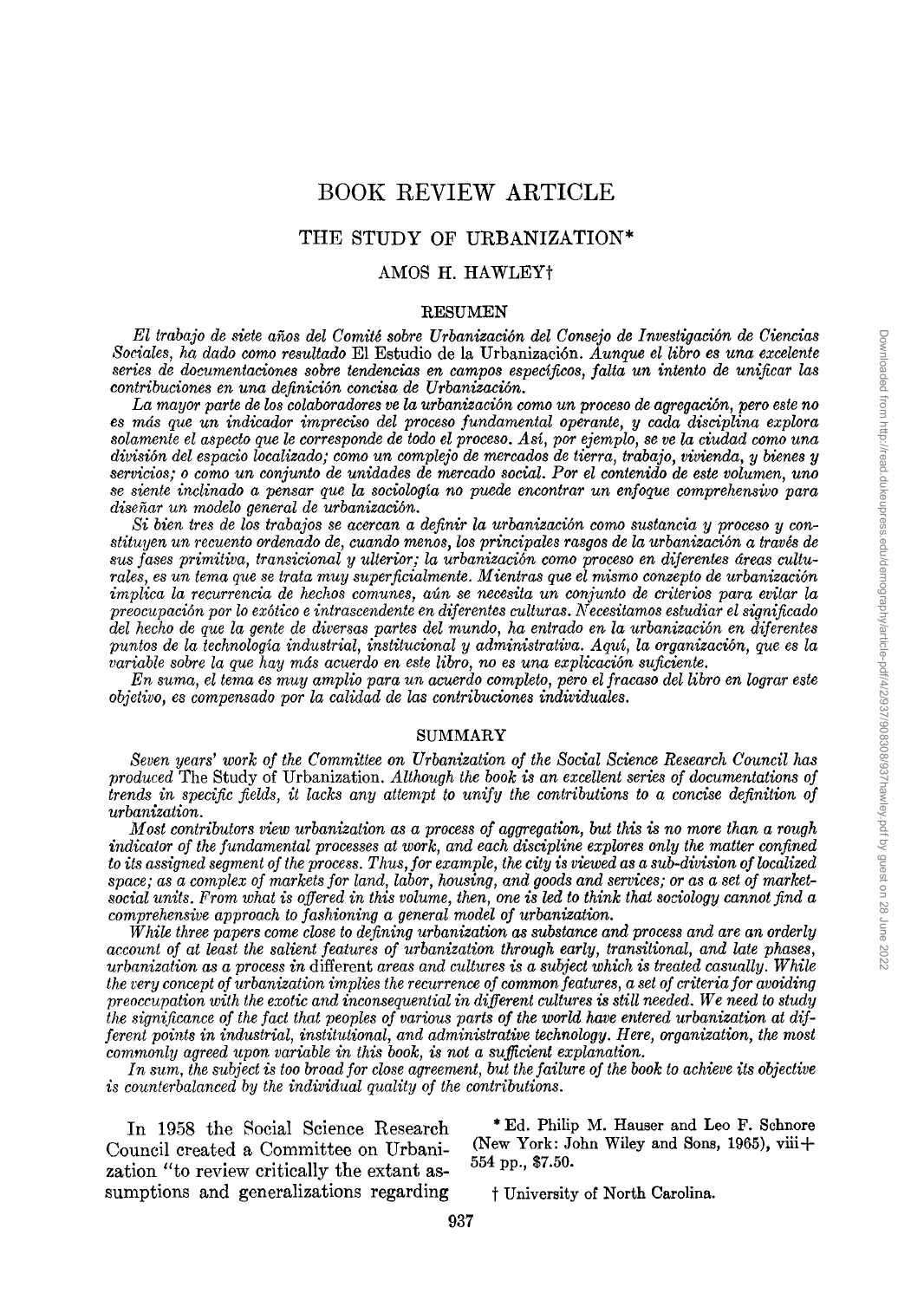the phenomenon of urbanization, its determinants, concomitants and consequences, including their applicability cross-culturally and historically." The Committee labored six years and on the seventh brought forth *The Study oj Urbanization.*

The volume comprises fifteen essays by as many different authors, who represent anthropology, economics, geography, history, political science, and sociology. An introductory "Urbanization: An Overview," by Philip Hauser, traces out broad trends and thereby frames a context for the discussions to follow. Five succeeding papers describe the currents of interest, past and present, in each of several disciplines; four more are concerned with topics related to comparative urban research; and the last five deal with selected research problems. In quality they range from dull and pedantic reporting to highly seminal explorations of the implications of certain propositions. But there is no summing up, no attempt to pull the various contributions together into some kind of state-of-knowledge summary. The book ends abruptly, without even an index, as though the participants were so wearied by the project that they were glad to have done with it.

A synthesis, of course, is too much to ask of a committee. What, then, *can* be accomplished in an inter-disciplinary colloquy? Conceivably, the long conversations in committee contributed to the mutual education of the authors. Such an experience might have been necessary had the participants in this case been novices, which these authors are not. Most of them were already so knowledgeable of what has been going on in neighboring disciplines as not to have needed a period of instruction. In general, the state of affairs is very much as Vernon and Hoover comment in reference to spatial patterns in cities: "On the basis of perusing a specific analysis it is often impossible to determine whether the author is an urban economist, an urban geographer, an urban ecologist, an 'urban regional scientist,' or even just an 'urbanist.' All have jumped into a com mon pool, though from different spots or the bank." If there is to be any synthesii at all, it can only occur in the individua mind.

Thus, the five papers that report how the varioussocial sciences have approachec the study of urbanization are interestini documentations of intellectual trends ir the respective fields. From Charles Glaab': scholarly historiographical essay, one learns that the posture in his field is te hold history aloof from the methodologica currents in other disciplines. Apparentlj the historian is unable to help the sociolo gist overcome his contemporary-boune education. In contrast, Harold Mayer' bibliographical account of urban geogra phy indicates how his field has found sal vation as a discipline by absorbing lesson learned from demography, economics, and human ecology. Between these extreme lie economics, political science, and sociol ogy, and these have borrowed extensivelj from one another while retaining more 0 less distinctive approaches. But whil Wallace Sayre's and Nelson Polsby's em phasis on the search for power elites in political science and Gideon Sjoberg' banal classification of "schools" in urbai sociology do less than full justice to their fields, the Vernon and Hoover essay <sup>01</sup> "Economic Aspects of Urban Research is crisp in its criticism and sharp in it delineation of the economic problem Whether, however, the social scientis should be guided in his selection of re search problems by a system of normativ values to the extent that Vernon an, Hoover suggest is debatable.

Limitations notwithstanding, there j still useful work that a multi-disciplinar group might do. It could serve, for ex ample, as a forum in which to compare th modes of problem statement that charac terize the different persuasions, to see some conciliation among the received ne tions of the various disciplines, and to ir vestigate the translatability of variable into common terms. A direct confronts tion with such issues might have yielded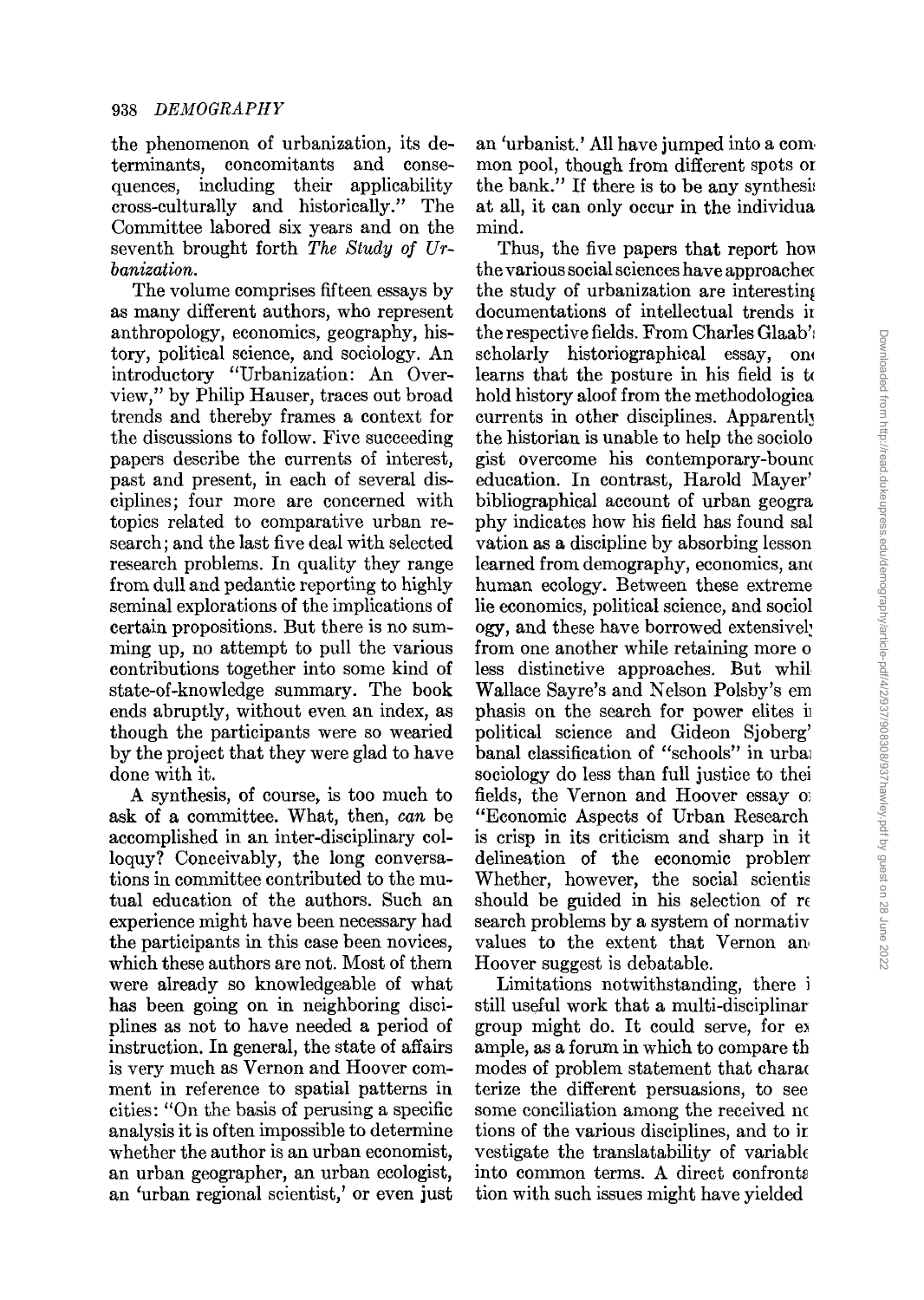unique contribution, especially valuable in the pursuit of comparative studies. Instead, the authors of the last two-thirds of the volume mount their respective interests and ride off in many directions, leaving the observer to grope in the dust for traces of common lineage or allegiance.

On the surface there appears to be a general disinterest in a definition of urbanization. The unwary reader is apt to wonder from time to time if all are talking about the same thing. There is, however, a slender thread of consensus running through the volume; namely, urbanization is viewed as a process of aggregation. This is stated explicitly by Eric Lampard, in his ecological analysis of urban history; it is assumed by the geographers Harold Mayer, Norton Ginsburg, and Brian Berry; it lurks half-concealed in the writings of Vernon and Hoover, Wilbur Thompson, and Nathan Keyfitz; and it is present by implication in Sjoberg's interest in the "structural correlates of urbanization." A process of aggregation, of course, can be no more than a rough, albeit sensitive, indicator of more fundamental processes at work. It would be interesting to know whether the committee was unable to reach agreement on anything beyond that first approximation.

In any case, the expressed conceptions of the locus of concentration, the city, fall across the social science spectrum. It is viewed as a sub-division of localized space; as a complex of markets for land, labor, housing, goods, and services; as a set of extra-market social units and associated ways of acting; as a political system centralized in a governing mechanism; and as a sub-system in an emerging supra-system. Thus, the various dimensions and classes of institutions that make up an urban structure are parcelled out to different disciplines.

But what of the interrelations among components? It appears that each discipline explores that matter only so far as is necessary to refine the analysis of its particular segment. That leaves the totality unattended by all with the possible exceptions of sociology and history.

Sociology has no alternative to a comprehensive approach, for too narrow a view of the social would deprive it of substance. Yet, in view of what is offered in this volume, there is reason to doubt that sociology is qualified for the task. On the other hand, the catholicity of history might seem to hold some promise as a vantage point from which to bridge conceptual gaps. But, if it were to attempt to do so systematically, it would have to depart from its disciplinary tradition and then perhaps it would no longer be history. Short of actually trying to fashion a general model of the city, it might have been possible to have examined some of the specifications of such a model. So far as can be determined, however, the committee raised none of the questions that would have directed their thoughts into that channel.

Urbanization is, in fact, a complex process manifesting a centrifugal as well as a centripetal aspect. The building of cities is incidental to the growth and spread of organization over regional and national domains. A lucid account of how that development unfolds in an industrial setting is outlined by Wilbur Thompson. To him a city is a dependent, vulnerable economy, interlocked in a system of cities. Starting with a simple model of a local economy, Thompson elaborates it through an accumulation of external economies and through introducing interactive effects of demographic, technological, social, and political factors. He, however, has little to say about what takes place in the interstices among cities as the system develops. It is to that matter that Keyfitz addresses his remarks, for he is concerned with the modernization of underdeveloped nations as affected particularly by rapid population increase. The developmental problem, as Keyfitz sees it, is one of administering the allocation of surpluses between urban and rural sections so as to assure industrial capital formation while sustaining, at minimum levels during the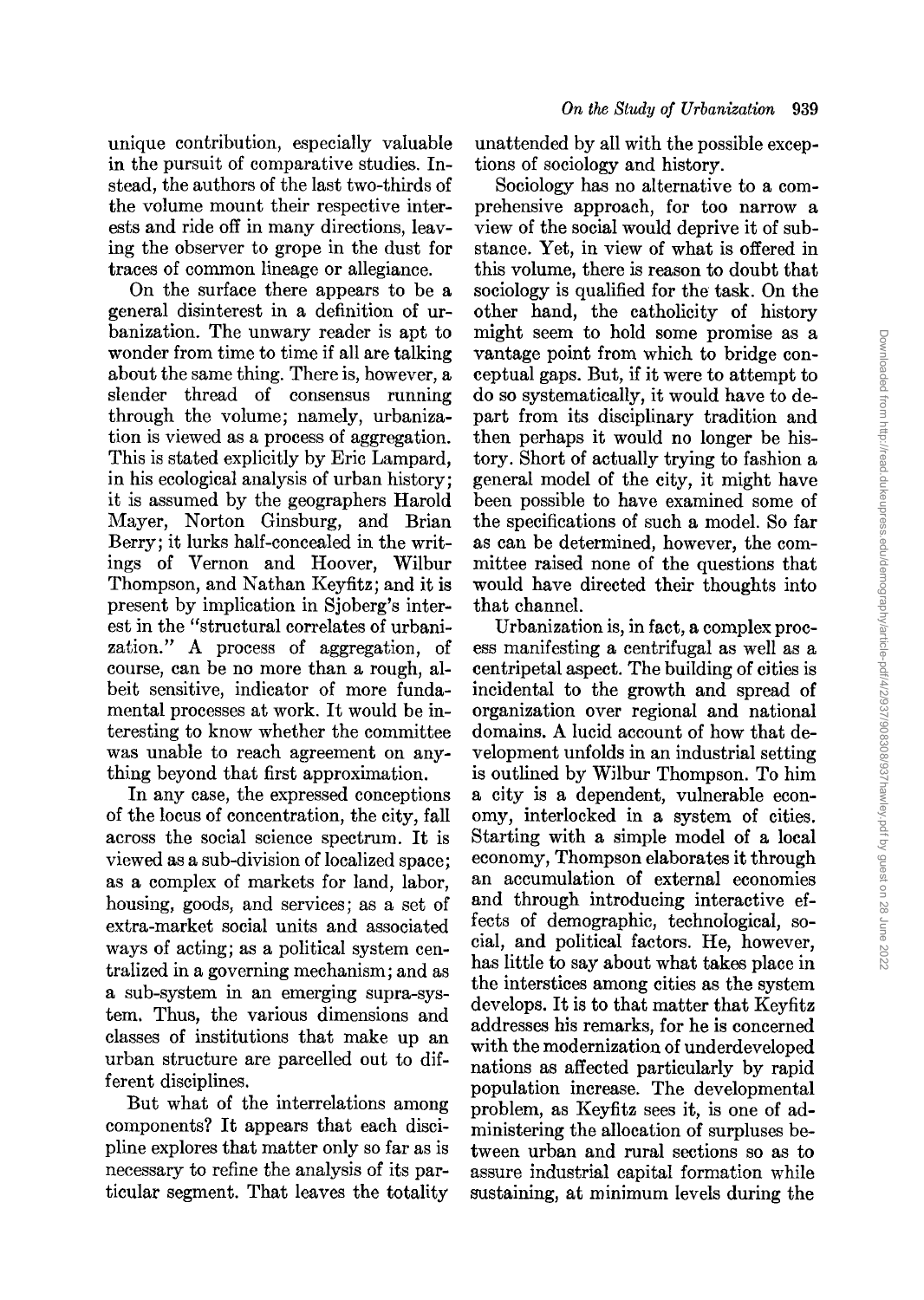interim, an increasing mass of rural consumers. Full participation of the rural population in a mature, urbanized economy follows only after a period of repressive taxation during which capital funds are accumulated. The historian, Lampard, writes synoptically of the long course of urban history from primordial to industrial forms. He, too, regards the emergent city as a mobilizer of social savings gathered from an enlarging area, the investment of which eventually involves an entire regional population in a coherent system. These three papers come to close grips with urbanization both as substance and as process. Read in reverse sequence, they constitute an orderly account of at least the salient features of urbanization through the early, transitional, and late phases.

One would like to know, of course, whether the urbanization process is repeated in essential particulars in different eras and cultures. Although this issue was posed in the assignment given the committee, it is treated rather casually. First, on urbanization as substance, Oscar Lewis and Philip Hauser both discuss a related though hackneyed topic-the descriptive inaccuracy of the folk-urban continuum. Since each takes as his text a quotation from the other, both speak with one voice. Norton Ginsburg begins his survey of geographic studies of urban patterns with the question of whether culture is an independent variable. But he can find no support for anything other than an equivocal answer. The matter is investigated more thoroughly in Leo Schnore's comparative analysis of contrary residential patterns in Latin American and North American cities. He is led to the conclusion that each pattern may be a special case of a more general though unspecified principle.

Second, we do not find much enlightenment in the papers concerned with developmental processes. Lampard, on the one hand, argues that urbanization is an adaptive process that culminates in different outcomes in various situations. On the other hand, Keyfitz implies the existence

of a general principle which differs in details of operation from culture to culture. Thompson assumes that, regardless of divergences at beginning points, there is a necessary convergence in urbanization phenomena, a convergence due perhaps to the standardizing effects of spreading economic linkages and reliance on a common technology. Sjoberg's position appears ambiguous, though his preoccupation with values suggests an assumption of significant qualitative differences.

Doubtless, the weight to be given cultural peculiarities depends in some degree on the level of generality on which the student elects to formulate his problem. Still, the mere acceptance of the concept urbanization as denoting a phenomenon that occurs in societies spanning most of man's history implies the recurrence of enough common features to make particular instances recognizable as members of a class. To argue otherwise is to assert that there is not one phenomenon under consideration, but two, three, or more. Unfortunately, common features do not always appear in uniformly stark outline; they are usually embroidered with local custom and artifices of many kinds. What is needed is a set of clear criteria by which to distinguish between the trivial and the important in order to avoid falling into the culturological trap baited with the exotic and the inconsequential. Such criteria will almost certainly emerge as experience with comparative studies accumulates.

The importance of cultural differences aside, the fact remains that the peoples of various parts of the world have entered upon urbanization at different points in the development of modern industrial, institutional, and administrative technology. But what significance has that? Is it possible to skip stages in the process with impunity? Which stages, if any, can be skipped and which cannot? How, other than in rate of occurrence, does urbanization in developing nations today differ from that in Europe during the eighteenth and nineteenth centuries? Certainly, there